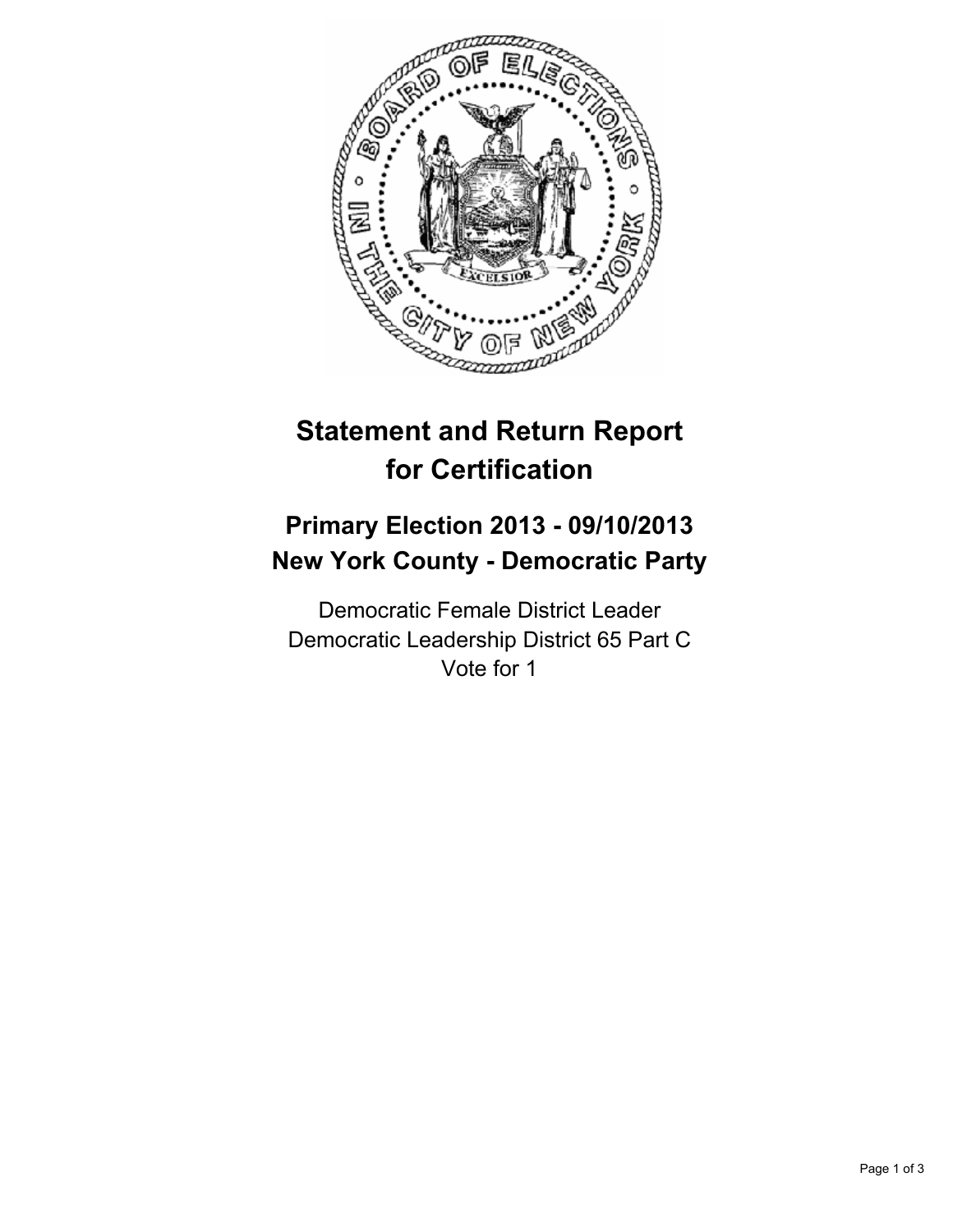

### **Assembly District 65**

| <b>Total Votes</b>      | 2.555 |
|-------------------------|-------|
| <b>JENIFER RAJKUMAR</b> | 1,600 |
| ROBIN I. FORST          | 955   |
| <b>AFFIDAVIT</b>        | 64    |
| SPECIAL PRESIDENTIAL    | 0     |
| <b>FEDERAL</b>          | 0     |
| ABSENTEE/MILITARY       | 85    |
| <b>EMERGENCY</b>        | 8     |
|                         |       |